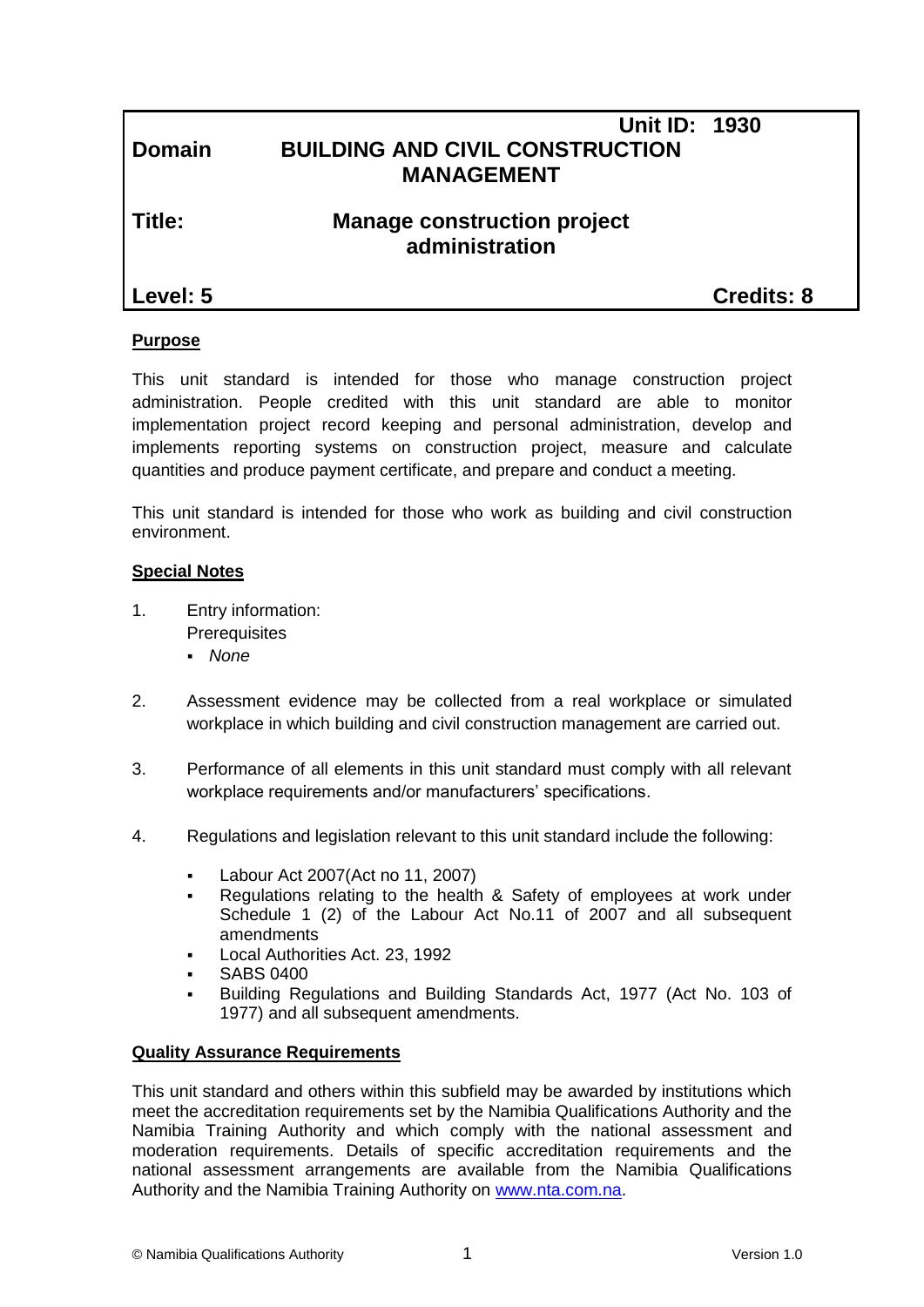# **Elements and Performance Criteria**

#### **Element 1: Monitor implementation project record keeping and personal administration**

### **Range**

Personal administration may include but not limited to time log sheets, wage registers and payment, disciplinary and grievance procedural documentation, training records and documentation, contact of employment, including termination of employment contract, personnel files and allocation of personnel

#### **Performance Criteria**

- 1.1 Records are kept in accordance with site procedures and company quality management systems.
- 1.2 Data is retrieved and provided in the form and manner appropriate to the needs of recipients.
- 1.3 Records are kept in a manner which ensures ease of retrieval.
- 1.4 Personnel administration is implemented in accordance with site, quality and company procedures and requirements.
- 1.5 Documentation is completed accurately and legibly.

#### **Element 2: Develop and implement reporting systems on construction project**

#### **Performance Criteria**

- 2.1 Reporting systems are developed in accordance with company procedures and in conjunction with senior management.
- 2.2 Reports are accurate, relevant and sufficient.
- 2.3 Data is verified for accurate reporting.
- 2.4 Reports are in accordance with the prescribed format.
- 2.5 Reports are submitted in accordance with prescribed deadlines.

# **Element 3: Measure and calculate quantities and produce payment certificate**

#### **Performance Criteria**

- 3.1 Actual quantities of work completed and accepted are calculated according to specifications.
- 3.2 Measurements and calculations of quantities are made and reflected according to quantity surveying techniques and format.
- 3.3 Payment certificates and invoices are produced according to company procedures and client requirements.